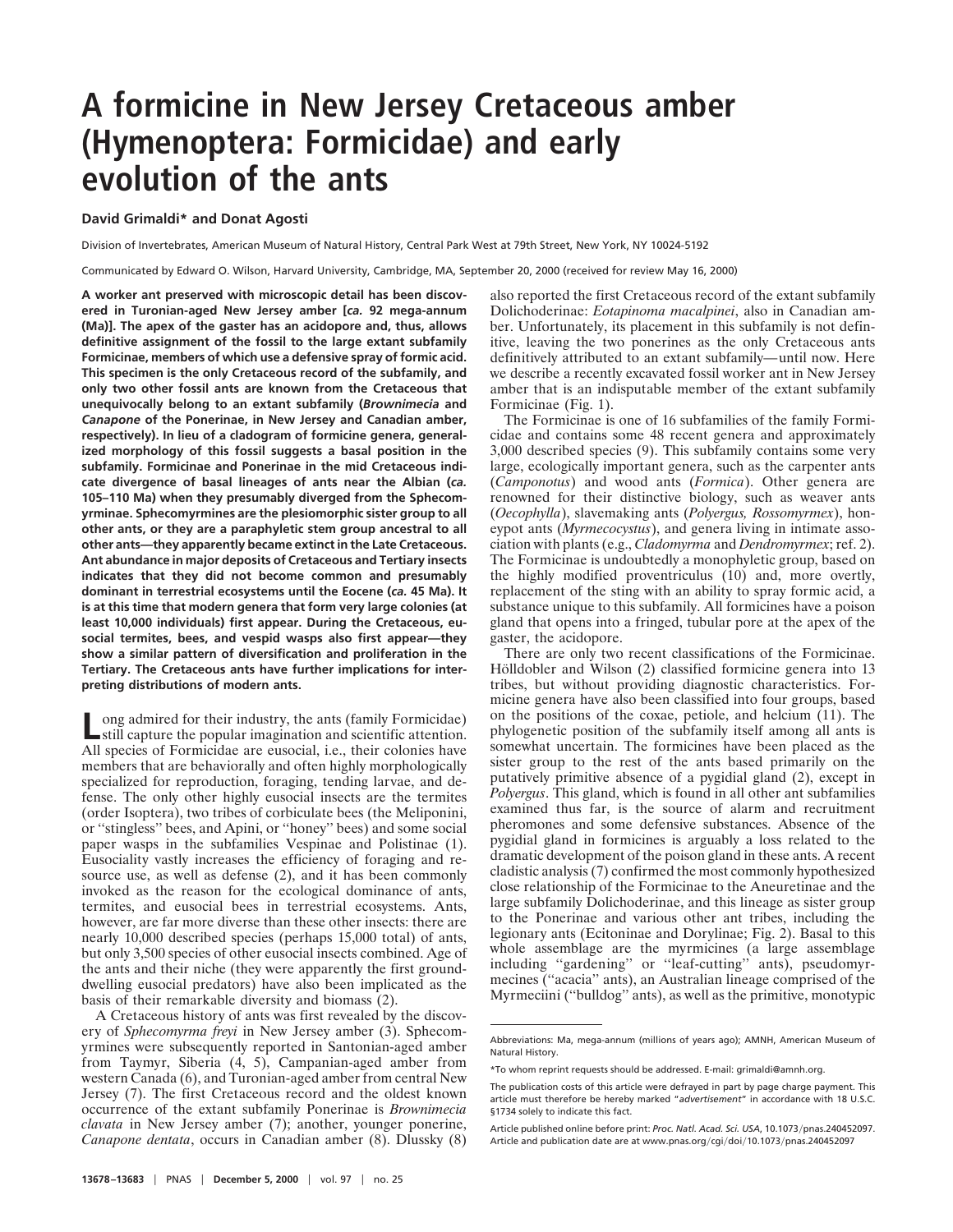

**Fig. 1.** *Kyromyrma neffi* holotype (AMNH NJ-1029) in New Jersey Cretaceous amber. Left lateral habitus of specimen in original position, showing propodeal spiracle and metapleural gland area; frontal view of head and dentition of mandibles; and detail of gaster apex, showing acidopore with fringe of hairs.

genus *Nothomyrmecia* and the most primitive lineage of all ants, the Cretaceous Sphecomyrminae. If the Formicinae occupy this phylogenetic position, it suggests a rather incomplete fossil record of ants in the Cretaceous and indicates that the origins of basal ant lineages are even more condensed within the mid Cretaceous than previously hypothesized (7).

## Materials and Methods

Amber was collected at a very localized outcrop of lignite and clay of the Raritan Formation (Turonian) in Sayreville, Middlesex County, New Jersey. The amber deposit is the most diverse known thus far from the Cretaceous and was formed in coastal, deltaic swamps by taxodiaceous or pinaceous trees (12).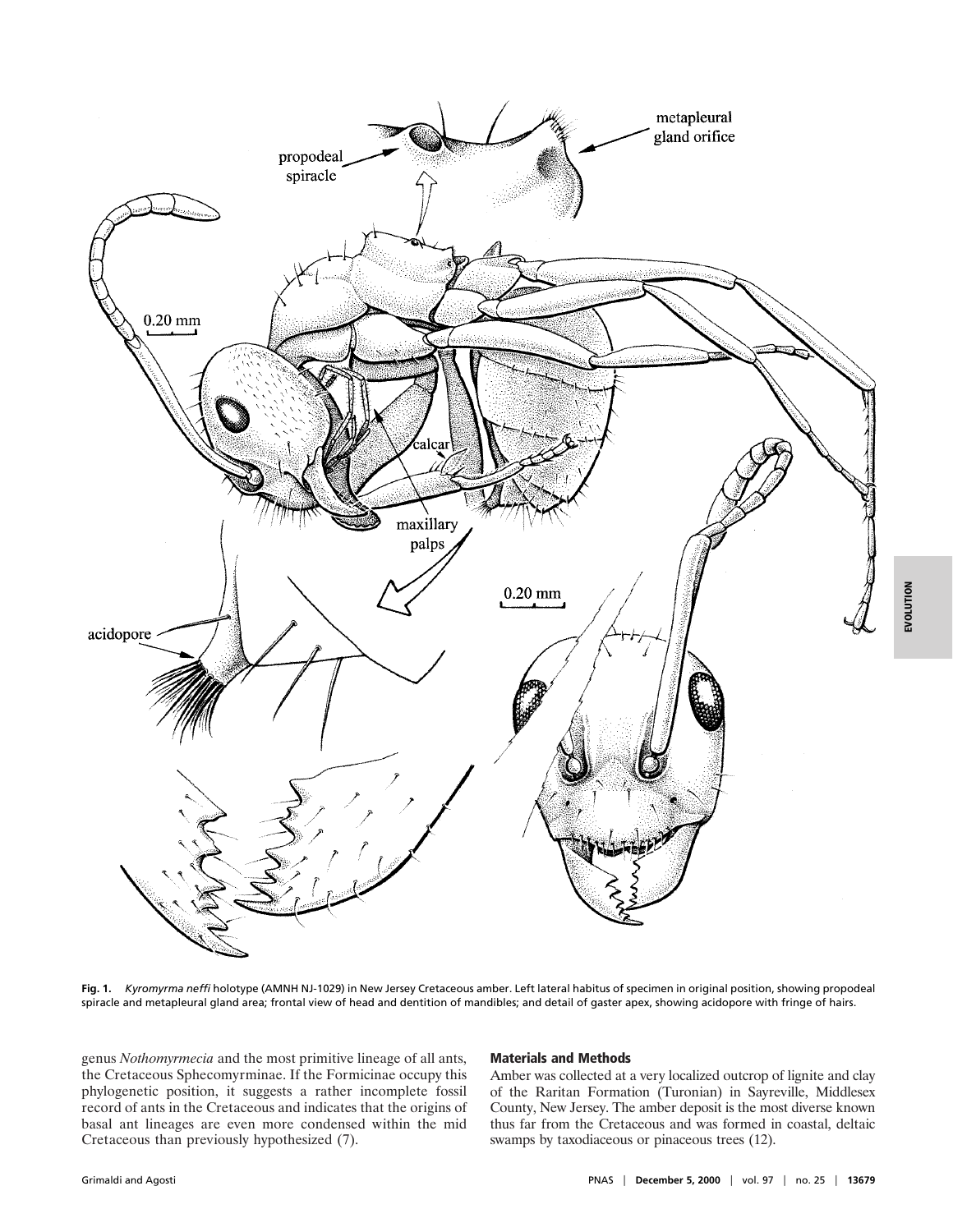

**Fig. 2.** Cladogram of ant subfamilies, some tribes, the Cretaceous genera, and related families of aculeate wasps [from ref. 7 (ants); and ref. 15 for aculeate families]. The cladogram is overlaid on a geological time scale to show ages of fossils (numbered, in circles) and hypothesized dates of divergence. The thick circle (no. 13) is the formicine fossil in the present report. Unlike the prior (7) cladogram, the Sphecomyrminae here are shown as sister group to all other ants, based on the plesiomorphic scape. With the exception of compression fossils of Armaniidae and other families, the only ant fossils included are in amber, because preservation in amber allows accurate phylogenetic placement. Also not shown are several genera of ants in Burmese amber, of undetermined age within the Upper Cretaceous (36). Divergence times for some lineages are largely conjectural because of a paucity of fossils: clade of Apomyrminae and subordinate taxa, and the Myrmicinae + Pseudomyrmecinae clade. The Tertiary divergence time of the Australian clade of Myrmeciini + Nothomyrmeciinae is based on the post-Gondwanan isolation of Australia (35). Significant features of some clades are indicated. Circled numbers refer to the following fossils, deposits, and references. **1**, *Mesorhopalosoma cearae* (Santana Formation, Brazil; ref. 37). **2**, **3**, *Curiosivespa* and *Priorvespa* spp. (Bon-Tsagan Nuur, Mongolia; Zaza Formation of Baissa). **4**, *Curiosivespa* spp. (Kzyl-Zhar, Kazakhstan) and *Symmorphus senex* (Raritan Formation, New Jersey; nos. 2–4: ref. 30; no. 4, ref. 38). **5**, *Archaeoscolia hispanica* (Lleida, Cuenca, Spain; ref. 39). **6**, *Archaeoscolia senilis* (Bon-Tsagan Nuur, Mongolia; ref. 40). **7**, *Cretaproscolia josai* (Santana Formation, Brazil; ref. 39). **8**, *Cretoscolia promissiva* (Ola' Formation, Magadan). **9**, *Cretoscolia patiens* (Kzyl-Zhar, Kazakhstan; nos. 8 and 9, ref. 40). **10**, *Armania* and *Khetania* spp. (Emanra Formation, Khabarovsk; ref. 41). **11**, *Armania* (5). **12**, *Sphecomyrma freyi* and sp. (Raritan Formation, New Jersey; refs. 3 and 7). **13**, Formicine fossil, this report (12). **14**, *Brownimecia clavata* (Raritan Formation, New Jersey; ref. 7). **15**, *Cretomyrma* spp., *Dlusskyidris zherichini* (Taimyr, Siberia; Baikura-Neru; ref. 4). **16**, *Sphecomyrma canadensis* (Foremost Formation, Alberta; ref. 6). **17**, *Eotapinoma macalpini* (Foremost Formation, Alberta; ref. 8; placement uncertain). **18**, *Canapone dentata* (Foremost Formation, Alberta; ref. 8). **19**, *Chimaeromyrma* [Paleocene (?), Sakhalin Island]. **20**, *Aneuretellus* [Paleocene (?), Sakhalin Island]. **21**, *Eotapinoma, Zherichinius* [Paleocene (?), Sakhalin Island]. **22**, *Protopone* (nos. 19 –22; ref. 42). **23**, *Propalosoma gutierrezae* (Klondike Mountain Formation, Washington; ref. 26). **24**, *Paleovespa baltica* (Baltic amber). **25–31**, Various genera of ants in subfamilies indicated (refs. 2, 28, and 43); Arkansas amber (Claiborne Formation; ref. 6).**32**, *Floriscolia relicta*(Florissant, Colorado; ref. 40).**33**, Pompilidae, generaindet., Dominican amber (D.G., unpublished observation). **34**, *Agelaia electra* (Dominican amber; ref. 44). **35–41**, Various genera of ants in subfamilies indicated (Dominican amber; ref. 45). Not all Tertiary fossils of Pompilidae and Vespidae are indicated; no Cretaceous fossils of Pompilidae or any fossils of Bradynobaenidae are known. Ma, mega-annum; K/T, Cretaceous/Tertiary; J/K, Jurassic/Cretaceous.

The amber piece containing the formicine, American Museum of Natural History number AMNH NJ-1029, is clear yellow and also contains wood fragments, suggesting the ant was captured on a tree's trunk. Preparation followed methods described previously (13). The dorsal and right surfaces of the ant are obscured by a semiopaque fracture plane running through the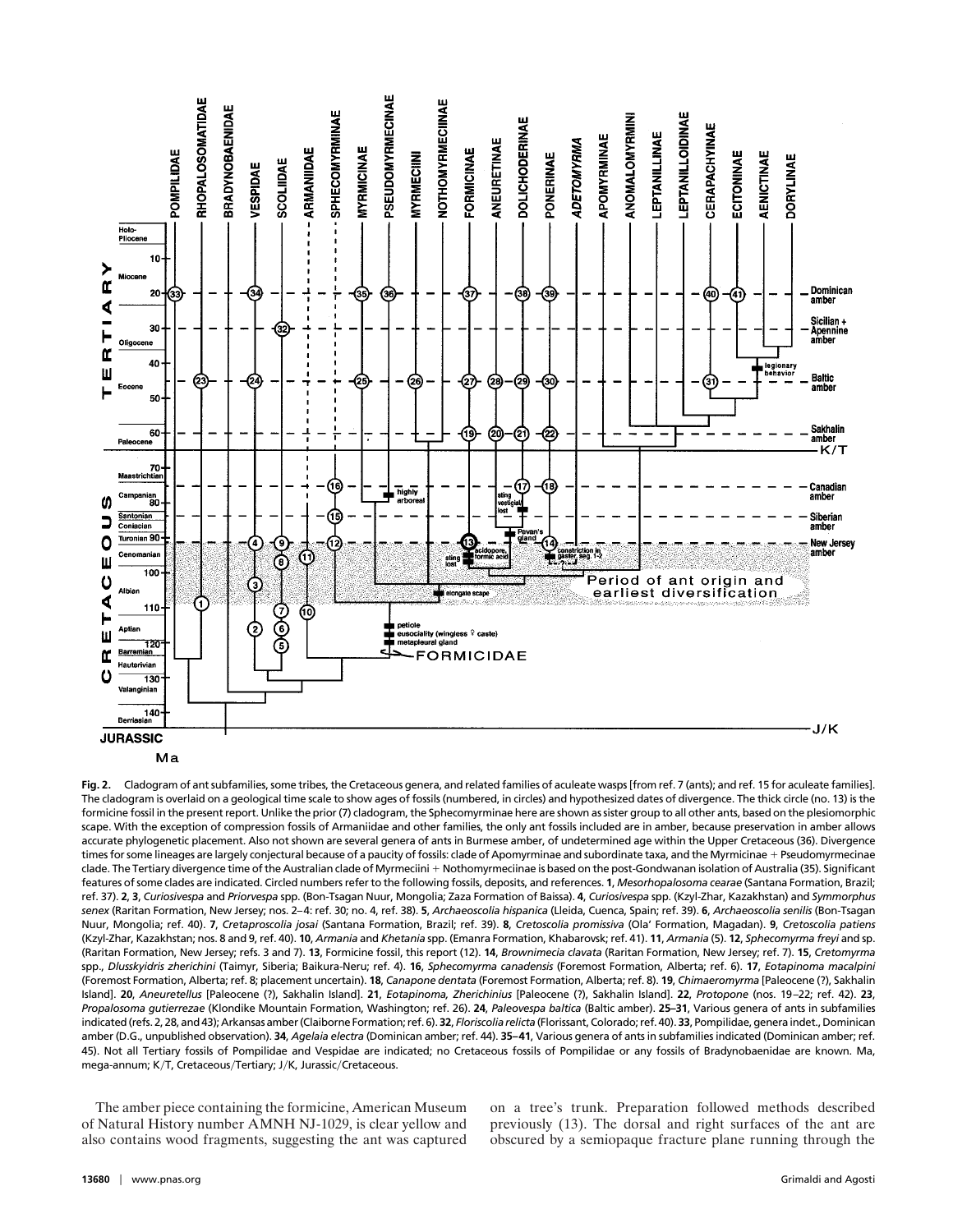center of the amber. The ventral surface is obscured by the curled position of the specimen, but microscopic details of exposed surfaces are observable under  $\times$ 150–400 magnification.

The morphological cladogram used here was presented elsewhere (7) and is based largely on the data of Baroni Urbani *et al.* (14), with the exception of 11 characters that were recoded and several extant and extinct genera that were added to the matrix. Cladistic relationships of closely related aculeate families are based on the observations of Brothers (15)—the ant cladogram is rooted by the closely related families Vespidae and Bradynobaenidae. A matrix of 62 characters and 27 taxa was analyzed with the phylogenetic program HENNIG86; the preferred cladogram (Fig. 2) had a length of 125 steps, consistency index  $= 0.48$ , and retention index  $= 0.65$  (for details of the analysis, see ref. 7). The most significant difference between this cladogram and the original (14) is that ants do not fall into two major lineages. Instead, the myrmicine and myrmeciine clades are basal. Also, the Formicinae  $+$  Aneuretinae  $+$  Dolichoderinae clade (a monophyletic group in both studies) appears as a sister group to the large clade where Ponerinae ! *Adetomyrma* are the basal members (Fig. 2). Of significance is the possibility that the Ponerinae may not be monophyletic, but resolving relationships in this large complex is beyond the scope of this study. If scape length is coded into the matrix (not originally done; ref. 7), the results indicate that Sphecomyrminae is the sister group to all other ants, a hypothesis of relationship we feel will remain stable.

Systematics. Morphological terminology is used as presented elsewhere (refs. 2 and 9; the former reference also defines standard measurements).

Kyromyrma, New Genus. *Diagnosis.* This genus is unique among formicine genera by the following combination of characters: mandible with six teeth, a row of three decreasing in size proximate to the first intercalary, followed by a distinctly larger median tooth; six maxillary and four labial palps, the former reaching to the occipital concavity; antennae with 12 segments, inserted at anterior part of frontal carina; eyes flat with many small ommatidia, situated laterally behind anterior half of head; ocelli absent; mesonotum separated from propodeum, in lateral view forming a deep furrow; propodeum in lateral view angulate; propodeal spiracle round, at mid height on declivous face; metapleural gland round, without flanges dorsally or ventrally, orifice present; petiolar scale prominent.

*Type species. Kyromyrma neffi*, n.sp.

*Etymology.* From Greek, *kyreo*: to ''light upon,'' i.e., the ant illuminating the early evolution of the Formicidae.

Kyromyrma neffi, New Species. *Description.* Head: length, 0.68 mm; width, 0.66 mm; cephalic index, 97. Integument essentially smooth, without microsculpture; sparse fine setae on vertex; short adpressed setae on genae. Eyes: present, well developed; slightly drop-shaped; of moderate proportions (length, 0.16 mm; width, 0.10 mm); situated far above horizontal mid line of head. Eye index: 24.2. Ocelli: absent or so vestigial as to be undetectable at  $\times$ 100. Frontal carinae: present, but short and shallow, such that antennal sockets are completely exposed. Postclypeal triangle: present, but very slight. Clypeus: deep, anterior margin with 13 stiff, evenly spaced setae; approximately six other setae on broad surface of clypeus. Antenna: scape long (0.75 mm); funiculus with 11 segments, each gradually increased in width apicad. Funicular segment lengths (basal  $>$  apical): 0.08, 0.07, 0.075, 0.08, 0.09, 0.085, 0.09, 0.095, 0.09, 0.095, 0.19 (total length of funiculus 1.04 mm). Scape/funiculus length:  $0.72$ ; scape index: 113. Mandibles of generalized structure: subtriangular in shape, dentate, with six teeth on masticatory margin; apical tooth longest; teeth two, four, and six (counting from apex) of approximately equal sizes; tooth three smallest; tooth five slightly shorter and broader than four and six, with two cusps on left mandible. Outer surface of mandible with approximately 20 fine, evenly spaced setae. Masticatory margin with row of six fine, stiff setae. Mandible length: 0.38 mm. Mandible index: 56. Palp formula 6-4, maxillary palps particularly long.

Alitrunk: length, 0.83 mm. Sparse ( $\approx$ 10) fine, erect setae on promesonotum and anterior part of propodeum; otherwise, alitrunk glabrous and without significant microsculpture. Propodeum elongate, anterior edge high and steep. Propodeal spiracle: round, not ovoid or slit-like. Metapleural gland orifice (MGO): well developed, with slight channel along posterolateral margin of propodeum; row of fine setae just posterodorsal to MGO. Petiole and peduncle: mostly hidden from view behind metacoxa, but top of petiole visible enough to discern it is quite narrow in lateral view (not dome shaped). Hind legs: relatively long; trochantellus absent. Lengths of leg segments (in order of trochanter ! femur–tibia–basitarsomere–tarsi 2–5 in mm): foreleg, 0.67, 0.48, 0.30, 0.22; midleg, 0.68, 0.55, 0.36, 0.35; hindleg, 0.90, 0.72, 0.53, 0.46.

Gaster: length,  $\approx 0.95$  mm. Gastral segment 1 only slight longer than segments 2 and 3. Apex of gaster produced into a small funnel-like opening ringed with approximately 16 stiff setae (the acidopore).

*Type.* AMNH NJ-1029, collected by Steven Swolensky (AMNH) at the ''White Oaks'' (Old Crossman's) clay pits in Sayreville, Middlesex County, NJ (South Amboy Fire Clay: Raritan Formation: Turonian). In Division of Invertebrates, AMNH.

*Etymology.* The species name is a patronym, for Mr. Todd Neff, a relative of the collector/donator of the specimen.

*Comments.* Structures important for grouping formicine genera (11) require a full ventral view and are largely or entirely obscured in this specimen. These include: the separation of mesal margins of the mid and hind coxae, the shape of the ventral face of the petiole (v- or u-shaped), and the shape and position of the helcium. Tilting of the specimen reveals that the mid coxae are not separated in the ventral view—the hind coxae are completely hidden. The sagitta, helcium, and ventral face of the petiole cannot be observed. The last structure is related to an ability of some formicines to flex the gaster under the alitrunk, thereby pointing the acidopore forward at an enemy. The position in which the fossil is preserved suggests this ability. *Kyromyrma* can be excluded from the tribe Formicini (sensu; ref. 16) by lack of a slit-shaped propodeal spiracle, and the fact that the spiracle is also not particularly close to the metanotum. It is difficult to discern whether one or two longitudinal rows of setae occur on the ventral surface of the hind tibia—extant Formicini have two such rows. The presence of a metapleural gland (orifice) excludes the fossil from groups of genera where the gland has been lost: *Oecophylla* (Oecophyllini) and some Camponotini (e.g., most *Camponotus*, and other genera). Wood fragments in the amber piece suggest the ant was arboreal, like these genera and some other formicines. The fossil bears an overall resemblance to *Prolasius*, mostly by virtue of the generalized morphology. In lieu of a phylogenetic system for the Formicinae, the plesiomorphic structure of the fossil is highly suggestive of a basal position in the subfamily.

## **Discussion**

Chronology. Superimposing ant fossils on a cladogram of major ant lineages (Fig. 2) provides a chronology for ant relationships, which allows estimates of dates of divergence. The earliest occurrences of families closely related to ants are from the Barremian to the Turonian, for Rhopalosomatidae, Vespidae, Scoliidae, and the putative sister group to the ants, the extinct Armaniidae. [One hypothesis is that the Armaniidae are Sphecomyrminae on the basis of queen-like proportions of the gaster (17). However, no wingless females (e.g., workers) of armaniids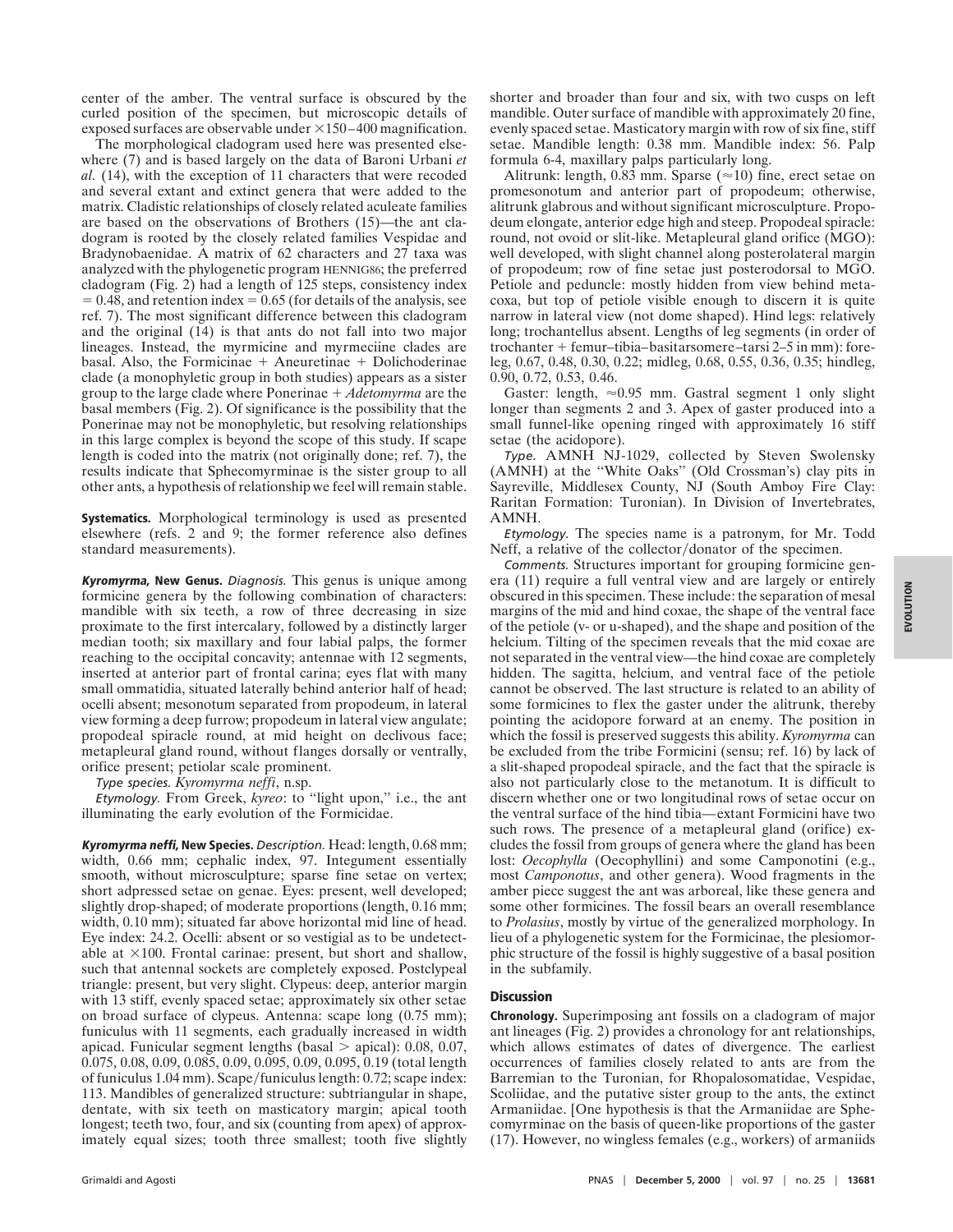| Area               | Era           | Formation         | Fossil type    | Percentage of ants | Reference   |
|--------------------|---------------|-------------------|----------------|--------------------|-------------|
| Dominican Republic | Miocene       | La Toca           | A              | 24% all insects    | Grimaldi*   |
| Dominican Republic | Miocene       | La Toca           | A              | 40% Hymenoptera    | 24          |
| Florissant, CO     | Oligocene     | Florissant        |                | 20% all insects    | 27          |
| Sicily             | Oligocene     | Ranzano           | A              | 40% all insects    | 22          |
| <b>Baltic</b>      | Mid Eocene    | <b>Blau Erde</b>  | $\overline{A}$ | 30-80% Hymenoptera | 24          |
| Wyoming            | Mid Eocene    | Green River       | C              | 17% Hymenoptera    | 26          |
| Washington         | Mid Eocene    | Klondike Mountain |                | 2% all insects     | 25          |
| Arkansas           | Mid Eocene    | Claiborne         | A              | 1% all insects     | 6, 46       |
| Oise, France       | Late Eocene   | Soissonais        | A              | 7% all insects     | 23, A. Nel* |
| Sakhalin Island    | Paleocene (?) | <b>NA</b>         | $\overline{A}$ | 1.2% all insects   | 42          |
| Alberta            | Campanian     | Foremost          | A              | 0.002% all insects | 47          |
| Taimyr             | Santonian     | Kheta             | A              | 0.001% all insects | Zherikhin*  |
| New Jersey         | Turonian      | Raritan           | A              | 0.05% all insects  | 12          |

Fossil types: A, Amber; C, Compression. NA, not available.

\*Unpublished figures and personal communications to D.G., May 2000.

have yet been found, and Armaniidae is plesiomorphic to Sphecomyrminae and other ants based on the wing venation and the barely developed petiole.] The fossil record of various aculeate families extends to the Lower Cretaceous, but only one family is known from the uppermost Jurassic, the extinct Bethylonymidae, which is probably the sister group to all aculeates (18). Thus, the Barremian is probably at or very near the oldest age for the clade of aculeate families that includes the ants. This chronology establishes a lower boundary for the absolute ages of ants.

The most primitive lineage of ants is the Sphecomyrminae, putatively monophyletic on the basis of a long second funicular segment (this segment is short in *S. canadensis*); in all other respects the Sphecomyrminae are primitive compared with the remaining ants. The group possibly represents a paraphyletic stem-group lineage ancestral to all other ants. Definitive placement of sphecomyrmines in the Formicidae is based on the well developed petiole and metapleural gland. Wingless females in *Sphecomyrma*, *Cretomyrma*, and the enigmatic *Haidomyrmex* (Burmese amber) are known, which are most parsimoniously interpreted as workers. Closely related families of aculeates that have wingless females (all species in the Bradynobaenidae, a few species in Pompilidae and Rhopalosomatidae) are easily distinguished from ants. Eusociality is also suggested by two pieces of New Jersey amber, each containing two wingless females of *Sphecomyrma freyi*. Cretaceous Sphecomyrmines are exceedingly rare (see below); thus the probability is extremely remote that two individuals were preserved in a piece of amber on the basis of chance alone. Thus far, sphecomyrmines are known from the Turonian to the Campanian and probably became extinct in the latest Cretaceous or earliest Tertiary.

Divergence of basal lineages of ants has been hypothesized in the Campanian to Turonian and origins of modern subfamilies, including the Formicinae, in the Paleocene (19). We hypothesize the basal divergence of the Sphecomyrminae from all other ants 10–20 million years earlier, probably in the Albian, and the divergence of the Formicidae and Armaniidae no earlier than Barremian, *ca.* 125 Ma. No Cretaceous fossils of the Myrmicinae  $+$  Pseudomyrmecinae or the Myrmeciini  $+$  Nothomyrmecinae clades have yet been found, although they are expected on the basis of their putatively basal phylogenetic positions. The only other Cretaceous ants besides the formicine that belong to modern subfamilies are *Brownimecia* and *Canapone* (Ponerinae), as well as the putative dolichoderine *Eotapinoma macalpini*. The latter should be carefully reexamined for definitive traits of the Dolichoderinae, because Dlussky (8) could not provide any such traits for *E. macalpini*. In fact, he stated (8) that "... in the Paleocene... and in the Middle Eocene... the boundaries between these subfamilies [Dolichoderinae and Formicinae] are uncertain.'' As we have shown, their definitive separation took place at least 30 million years earlier than supposed.

Ecological Success and Species Diversity. Ants did not achieve ecological dominance until the Eocene and later. Table 1 shows the proportions of ants preserved in various amber and compression fossil insect Lagerstätte from the Cretaceous and Tertiary. Each deposit is biased by the local paleoenvironment and mode of preservation, but overall the trend is striking. The proportions of ants to all other insects ranges from 0.002 to 0.05% in Cretaceous ambers and 1.2% in Sakhalin amber of probable Paleocene age (20); this proportion gradually increases in the Tertiary to approximately 40% (21–24). Compression remains indicate a similar Tertiary proliferation (refs. 25–27; Table 1). Ecological dominance of ants in the Eocene and later is attributed to the radiations of Myrmicinae, Dolichoderinae, and Formicinae during this time (19, 24), many of which form very large colonies (2), such as *Atta*, *Azteca*, and *Formica*. Many modern genera also appear for the first time in Eocene amber from the Baltic region and Oise, France (23, 28). *Kyromyrma* indicates that formicines either proliferated much earlier than the Eocene and remained largely unknown in the Paleocene and Cretaceous fossil record or they inexplicably remained minor components of the insect fauna for the first 40–50 million years of their existence.

Termites and vespid wasps originated in the Lower Cretaceous (Aptian to Hauterivian)  $(29-31)$ —only one certain and several possible records of social wasp nests occur in the Upper Cretaceous (32). Termites were apparently eusocial for their entire fossil record beginning in the Lower Cretaceous. The Cretaceous fossil record is largely based on alate (reproductive) specimens belonging to the phylogenetically basal families Mastotermitidae, Hodotermitidae, and Termopsidae (31). The first records of diverse, derived faunas of termites are in the Eocene (31). The age of the only Cretaceous bee (33) is equivocal. However, it is probably uppermost Cretaceous (34) and belongs to the recently derived tribe Meliponini (Apidae sensu lato). The first significant record of corbiculate, social bees is in Baltic amber (Eocene), when an impressive diversity of extinct clades occurred (M. Engel, personal communication). These patterns of diversity and abundance parallel those seen in ants.

Neither age nor eusociality alone, therefore, can account for the unique success of ants—these features plus their predominant and ancestral habits as terrestrial predators must be a